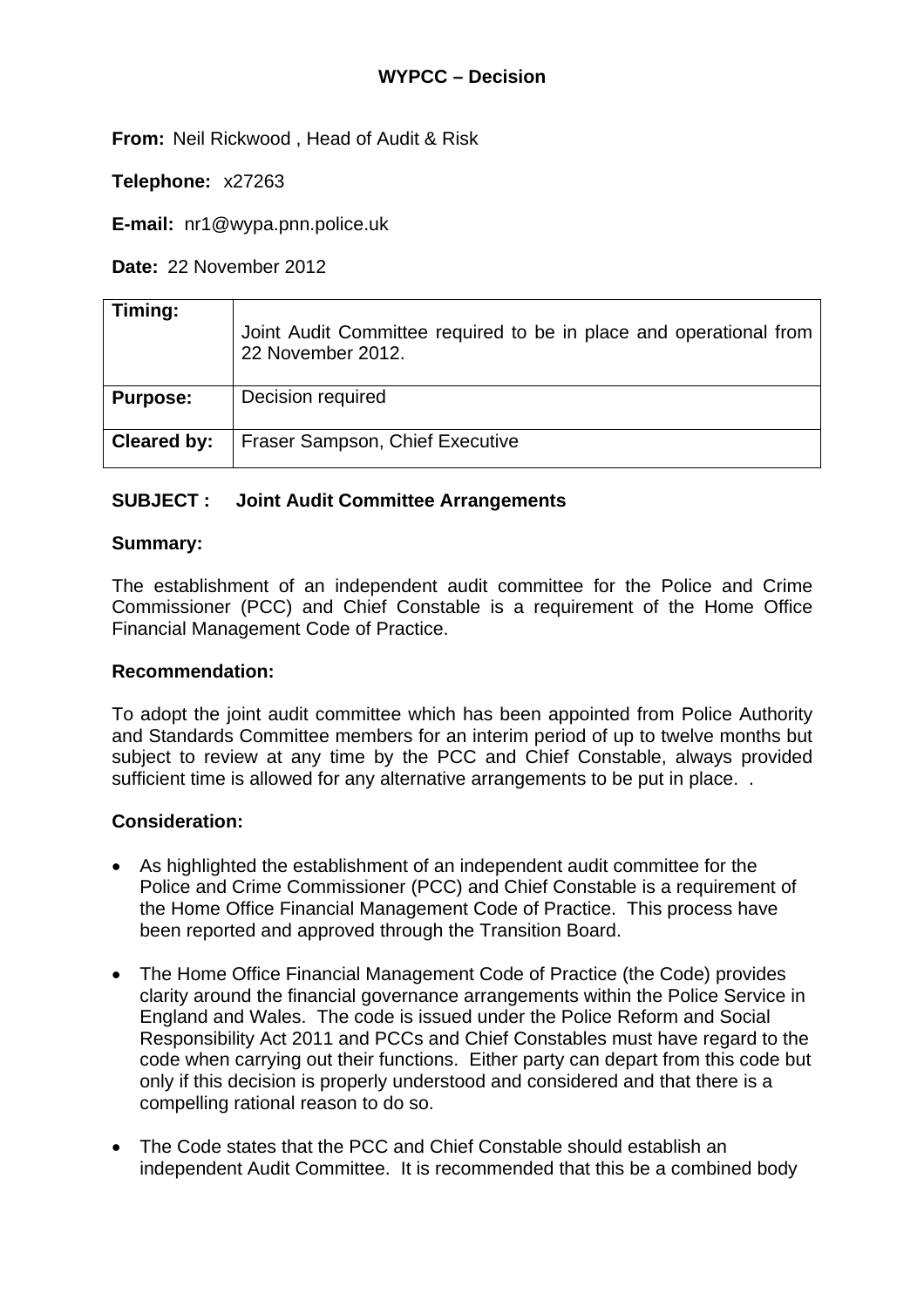which will consider the internal and external audit reports of both the PCC and the Chief Constable. This committee will advise the PCC and Chief Constable according to good governance principles and advise them to adopt appropriate risk management arrangements in accordance with proper practices. In setting up the Audit Committee, the PCC and the Chief Constable should have regard to the Chartered Institute of Public Finance and Accountancy (CIPFA) guidance on Audit Committees. This is included in at Appendix A.

- The guidance recommends that an audit committee should have a statement of purpose, with formal terms of reference covering its core functions. In order to be effective, an audit committee needs a chair and membership that has knowledge, experience and interest in the field. The committee will also benefit from members with financial awareness, independence of thinking and a balanced approach to significant issues (see Appendix B). Members must recognise and understand the value of the audit function.
- The Code states that the committee should comprise between three and five members who are independent of the PCC and the Force. In compliance with this requirement four members were selected from the Police Authority and Standards Committee membership subject to expressions of interest and a formal application and interview process. This ensures continuity initially and maintain police sector expertise in the new governance model.
- It is important to note that there is no definition of independence in the Code, and the means of recruitment of members and remuneration is left as a matter for local discretion therefore many of the decisions presented to the Transition Board have been based on a pragmatic approach.
- CIPFA guidance suggests that meetings be held quarterly but with flexibility to convene additional meetings if necessary. The Code is clear that the PCC and the Force should be represented at the audit committee.

**Affordability:** (1) Exact costs yet to be clarified but the reimbursement will be on a daily rate based on the historical Standards Committee daily rate (£232.44 per day (£115.12 per half day i.e. for 4 hours or less). Flexibility regarding time commitments means that a definitive gross cost of the committee cannot be determined. (2) In addition the provision of IT remote working facilities for four members of the Committee is estimated to be in the region of £5,000 in total.

(3) Member expenses will be in accordance with those agreed under the PCC expenses scheme. (4) A small training and development budget may also be necessary as the audit committee role develops.

**Handling: No** press coverage or media attention related to this decision.

**Risks/Legal Opinion:** The establishment of an audit committee itself is a statutory requirement. The main risk around the establishment of an audit committee is principally associated with the ability of the statutory s151 officers to discharge their responsibilities for ensuring an effective system of internal control is in place.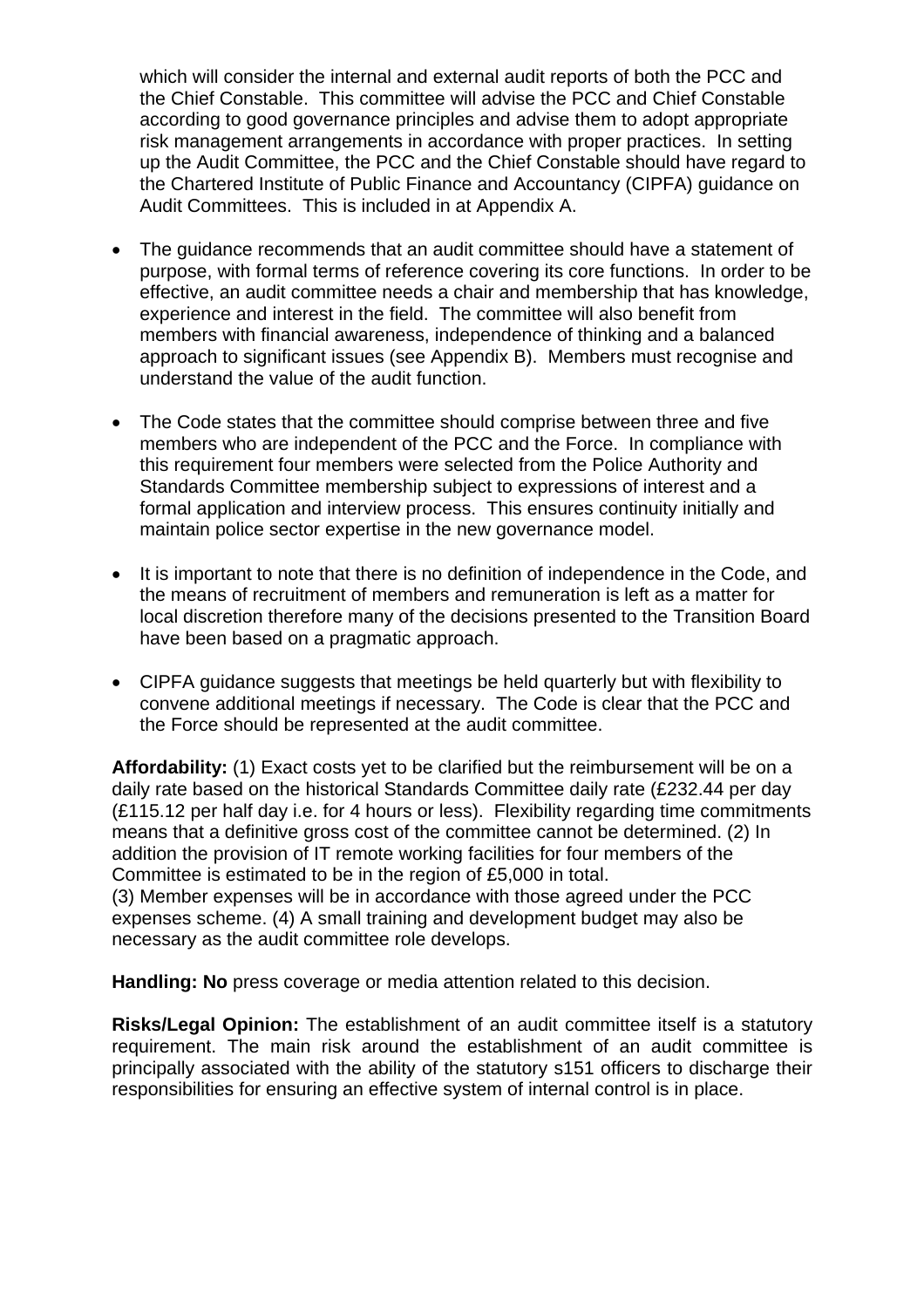**APPENDICES:** There is one attachment to this paper which provides the audit committee background and proposals presented to the Police Authority for approval in June 2012.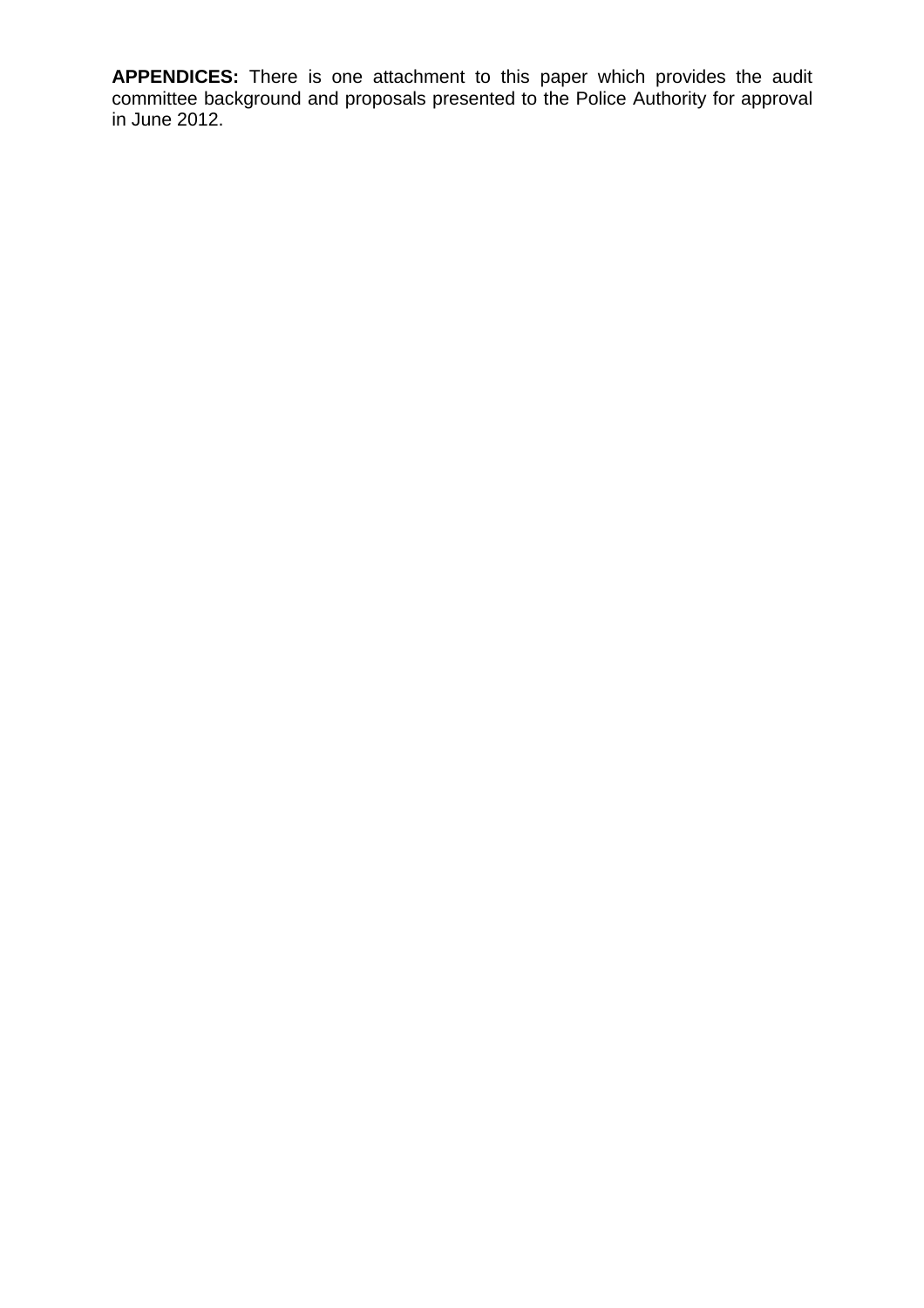## **SUBJECT: INDEPENDENT AUDIT COMMITTEE**

## **Report of the Chief Executive and Chief Constable**

## **RECOMMENDATION**

- 1. That the Police Authority approves the setting up of the Audit Committee in accordance with the proposals detailed in this report.
- 2. That the Police Authority seeks expressions of interest, based on these proposals, from current members, including those on the Standards Committee, to sit on the independent Audit Committee. This decision is deemed to be necessary for an early resolution as external advertisement and recruitment may be required.

## **PURPOSE OF REPORT**

3 This report sets out a number of proposals in relation to the establishment of an independent audit committee for the Police and Crime Commissioner (PCC) and Chief Constable, which is a requirement of the Home Office Financial Management Code of Practice. Following agreement at the Transition Programme Board a working group was established to formulate proposals to present to the Police Authority meeting in June for agreement.

#### **KEY INFORMATION**

- 4. The Home Office Financial Management Code of Practice (the Code) provides clarity around the financial governance arrangements within the Police Service in England and Wales. The code is issued under the Police Reform and Social Responsibility Act 2011 and PCCs and Chief Constables must have regard to the code when carrying out their functions. Either party can depart from this code but only if this decision is properly understood and considered and that there is a compelling rational reason to do so.
- 5. The Code states that the PCC and Chief Constable should establish an independent Audit Committee. It is recommended that this be a combined body which will consider the internal and external audit reports of both the PCC and the Chief Constable. This committee will advise the PCC and Chief Constable according to good governance principles and advise them to adopt appropriate risk management arrangements in accordance with proper practices. In setting up the Audit Committee, the PCC and the Chief Constable should have regard to the Chartered Institute of Public Finance and Accountancy (CIPFA) guidance on Audit Committees. This is summarised at Appendix A.
	- 6. The guidance recommends that an audit committee should have a statement of purpose, with formal terms of reference covering its core functions. In order to be effective, an audit committee needs a chair and membership that has knowledge, experience and interest in the field. The committee will also benefit from members with financial awareness, independence of thinking and a balanced approach to significant issues (see Appendix B). Members must recognise and understand the value of the audit function.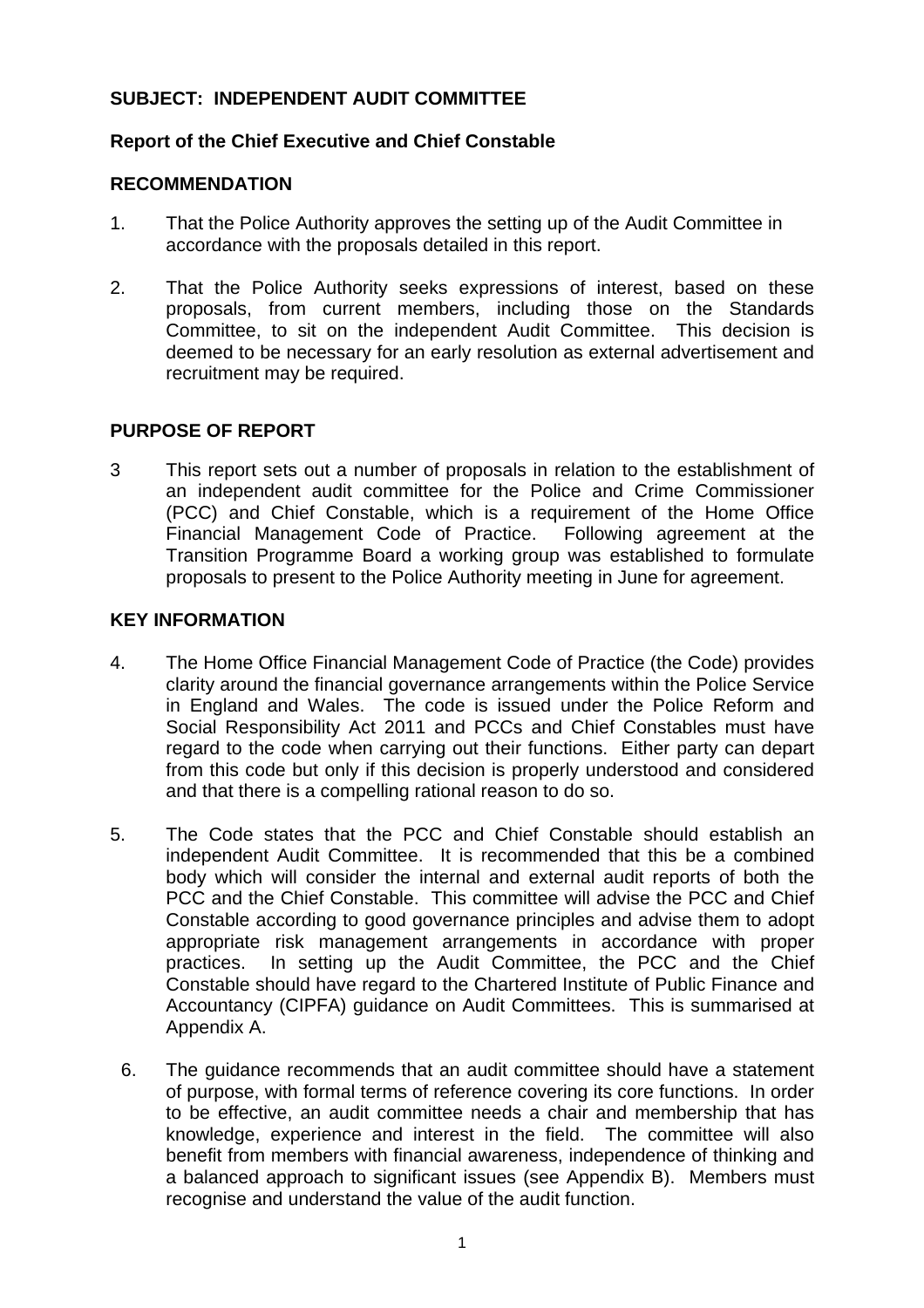- 7. The Code states that the committee should comprise between three and five members who are independent of the PCC and the Force. There is no definition of independence in the Code, and the means of recruitment of members and remuneration is left as a matter for local discretion.
- 8. CIPFA guidance suggests that meetings be held quarterly but with flexibility to convene additional meetings if necessary. The Code is clear that the PCC and the Force should be represented at the audit committee.

## **PROPOSALS**

- 9 A number of proposals are made by the Audit Committee working group, as follows:
	- That a shadow Audit Committee should be established in September, as an interim arrangement initially for twelve months but subject to review at any time by the PCC and Chief Constable, always provided sufficient time is allowed for any alternative arrangements to be put in place. Meetings will be scheduled quarterly for September, December, March and June.
	- That the Committee will comprise four members with a quorum of three.
	- That recruitment to the Audit Committee should be from current Police Authority membership. This will provide continuity initially and maintain police sector expertise in the new governance model. This should be open to both independent and councillor members, including members of the Standards Committee, subject to an application and interview process. However the group didn't consider it appropriate that this should include Police & Crime Panel (PCP) members.
	- That the committee purpose, terms of reference and frequency of meetings will be based on CIPFA guidance with detailed proposals included in Appendix C.
	- The remuneration for the Audit Committee will initially be based upon an attendance allowance in line with the day rates currently received by members of the Standards Committee. The overall remuneration will be likely to be based on quarterly committee meetings, a training day and other ad-hoc commitments commensurate with the specification and terms of reference of the committee role, amounting to a maximum of 8-10 days in total. Additional attendance will be required of the Audit Committee chair.
	- That attendance at the Committee, dependent upon the agenda, will normally include representatives of the PCC, the Chief Constable, internal audit and external audit.
	- That the Committee, which will have an advisory role in relation to the governance and risk management arrangements put in place by the PCC and Chief Constable, will normally conduct its business in public, but may on occasion hold informal private sessions to deal with specific topics. This will also be at the discretion of the Committee as advised by the PCC and CC on a risk basis taking into account operational sensitivity and public reassurance.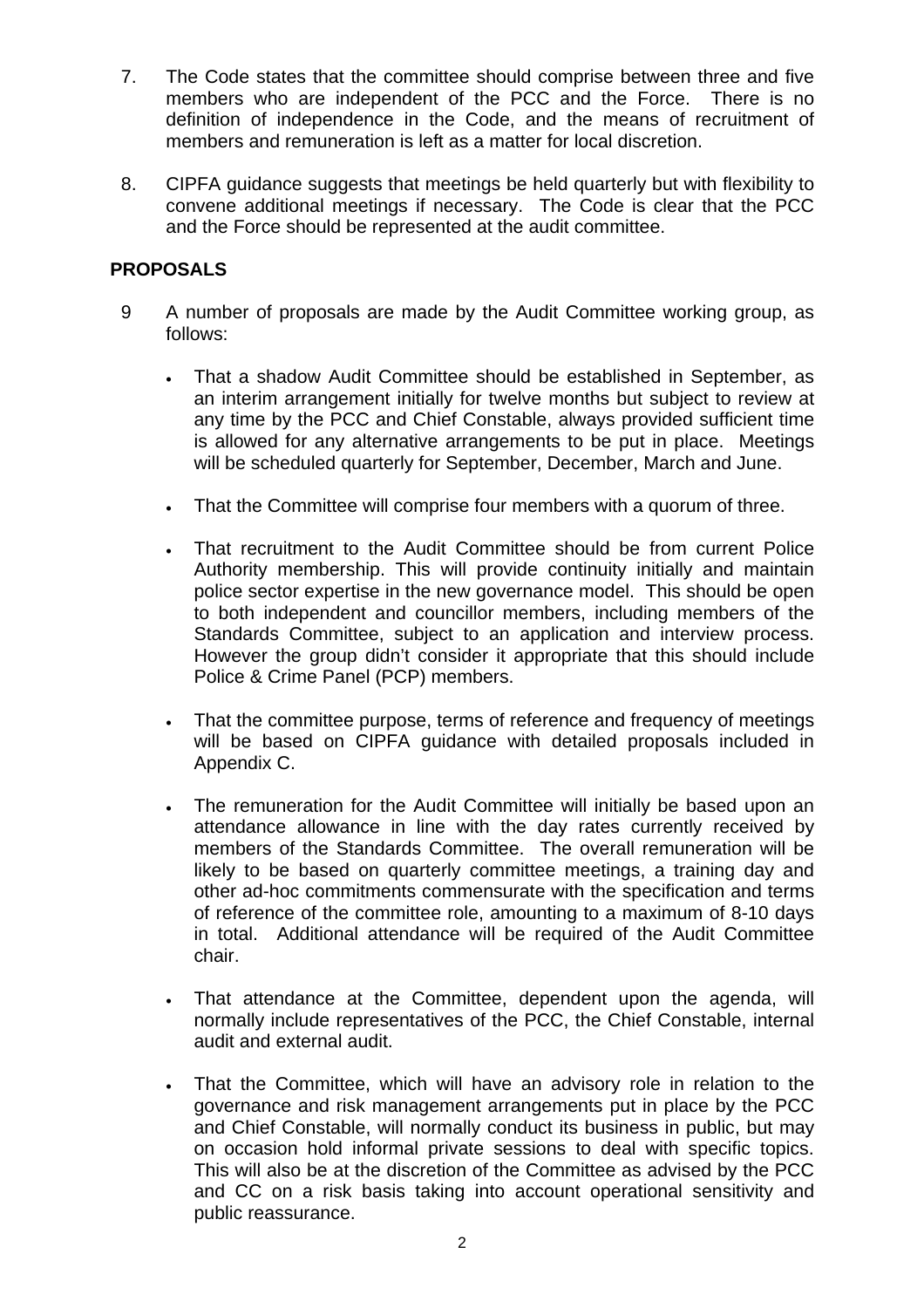## **STRATEGIC RISK IMPLICATIONS**

10. In the absence of an effective independent audit committee, the strategic risks would be focused on a lack of assurance and transparency provided to the PCC and Chief Constable regarding the system of internal control operating within the Force and the Office of the PCC. In addition, there is a compliance risk in contravening the Home Office Financial Management Code of Practice issued under the Police Reform and Social Responsibility Act 2011.

## **RESOURCE IMPLICATIONS**

11. The remuneration for the Audit Committee will be based upon an attendance allowance in line with the day rates currently received by members of the Standards Committee. The overall remuneration will be likely to be based on quarterly committee meetings, a training day and other ad-hoc commitments amounting to a maximum of 8-10 days in total, with additional attendance required of the Chair.

## **EQUALITY AND DIVERSITY CONSIDERATIONS**

12. There are none in the context of this report.

## **HUMAN RIGHTS CONSIDERATIONS**

13. There are none in the context of this report.

## **CONTRIBUTION TO THE BUSINESS PLAN**

14. The report contributes to the corporate governance strand within the business plan of ensuring that decisions made are informed and transparent and are subject to effective scrutiny and risk management arrangements.

## **IMPLICATIONS FOR REGIONAL/COLLABORATIVE WORKING**

15. There are no direct considerations in the context of this report, although the Internal Audit function itself provides audit services across the Region under collaborative agreements.

#### **CONTACT OFFICER**

Neil Rickwood Head of Audit & Risk West Yorkshire Police Authority Ploughland House 62 George Street **Wakefield** WF1 1DL 01924 294000 [nr1@wypa](mailto:nr1@wypa).pnn.police.uk

## **SUPPORTING DOCUMENTATION**

| Appendix A | CIPFA Guidance in         |                             |       |
|------------|---------------------------|-----------------------------|-------|
|            | relation                  | to:                         | Audit |
|            | Committees.               |                             |       |
| Appendix B |                           | <b>Person Specification</b> |       |
| Appendix C | <b>Terms of Reference</b> |                             |       |

## **BACKGROUND PAPERS**

Home Office Financial Management Code of Practice.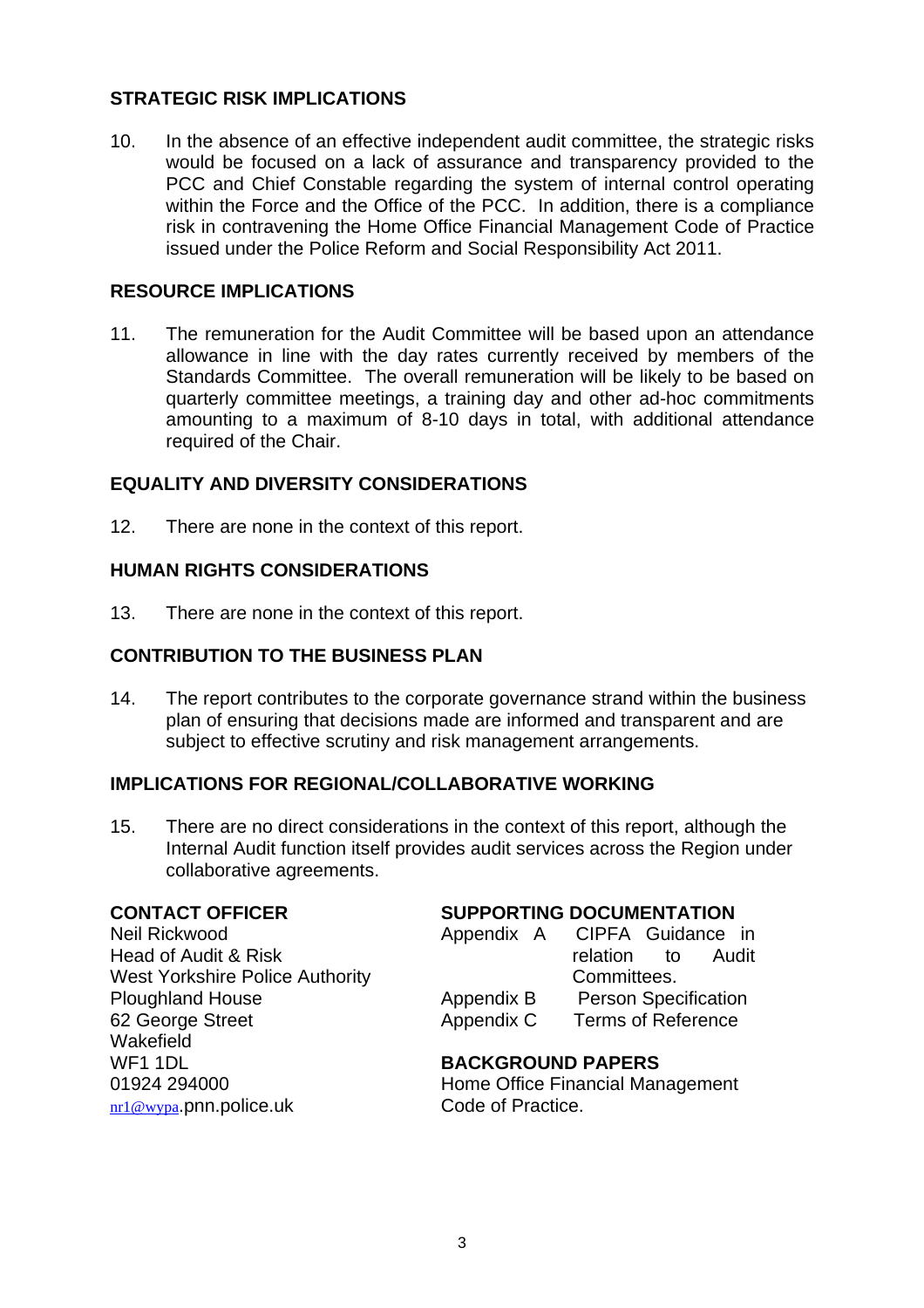# **CIPFA Guidance in relation to Audit Committees**

## 1. Statement of Purpose

The purpose of an audit committee is to provide independent assurance on the adequacy of the risk management framework and the associated control environment, independent scrutiny of the organisation's financial and nonfinancial performance to the extent that it affects exposure to risk and weakens the control environment, and to oversee the financial reporting process.

## 2. Core Functions

Audit Committees will:

- Consider the effectiveness of the authority's risk management arrangements, the control environment and associate anti-fraud and anticorruption arrangements.
- Seek assurances that action is being taken on risk related issues identified by auditors and inspectors
- Be satisfied that the authority's assurance statements, including the Annual Governance Statement and Audit Opinion, properly reflect the risk environment and any actions required to improve it
- Approve (but not direct) Internal Audit's strategy, plan and monitor performance
- Review summary internal audit reports and the main issues arising, and seek assurance that action has been taken where necessary
- Receive the annual report of the Head of Internal Audit
- Consider the reports of external audit and inspection agencies
- Ensure that there are effective relationships between external and internal audit, inspection agencies and other relevant bodies, and that the value of the audit process is actively promoted.
- Review the financial statements, external auditor's opinion and reports to members, and monitor management action in response to the issues raised by External Audit.

## 3. Features

Good audit committees will be characterised by:

- A strong chair displaying a depth of skills and interest
- Unbiased attitudes treating auditors, the executive and management equally.
- The ability to challenge the executive (PCC/Chief Constable) when required
- A membership that is balanced, objective, independent of mind and knowledgeable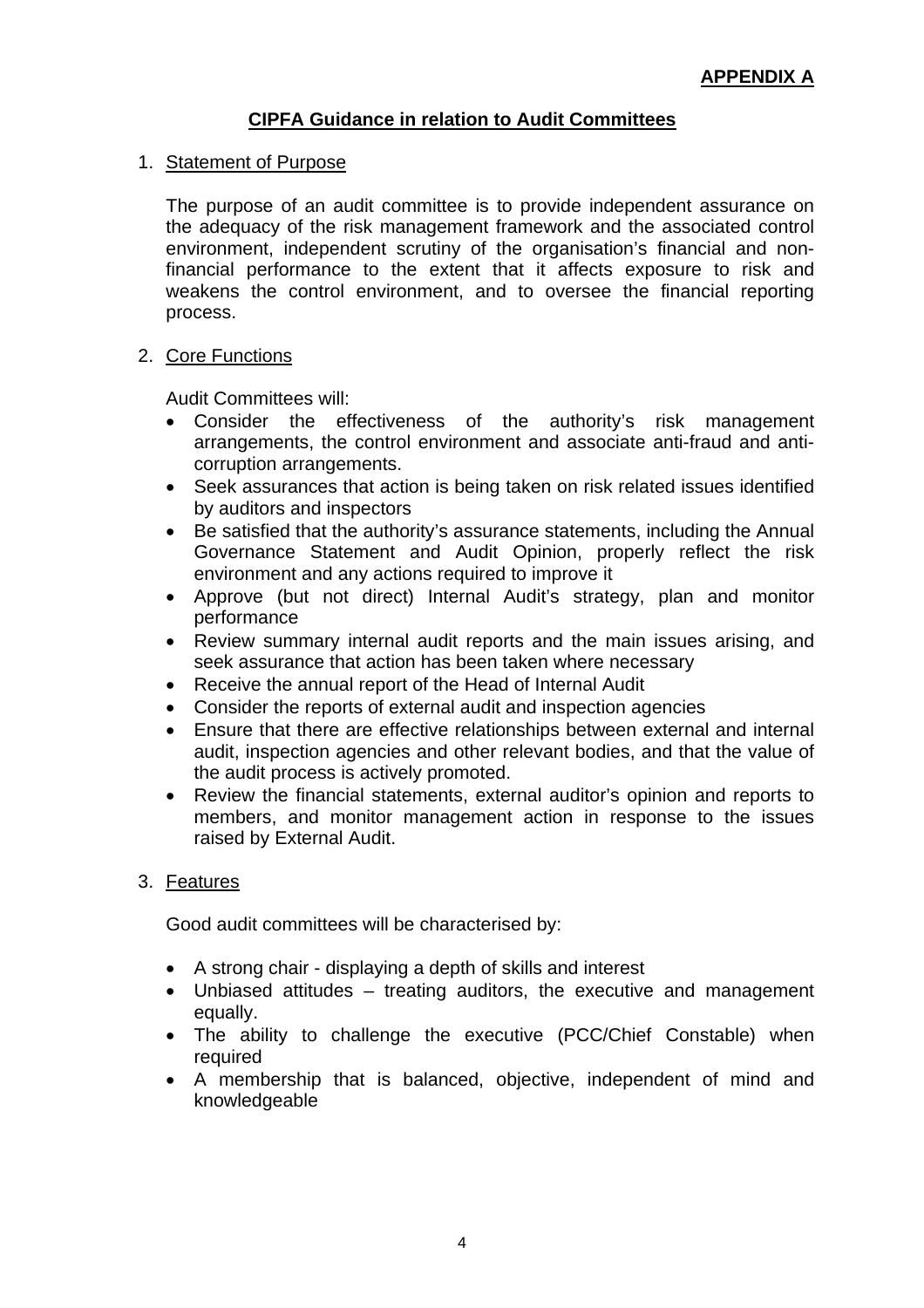## 4. Structure and Administration

The audit committee should:

- Be independent of the executive and scrutiny functions
- Have clear reporting lines and rights of access to other boards e.g. Risk Management Group
- Meet regularly, about 4 times each year, and have a clear policy on those items to be considered in private, and those to be considered in public.
- Include, as regular attendees, the Chief Finance Officers or Deputies, the Head of Internal Audit, the External Auditor and relationship manager. Other attendees may be invited e.g. the Monitoring Officer for Standards issues. These officers should be able to have access to the Committee as required.
- Be properly trained to fulfil their role.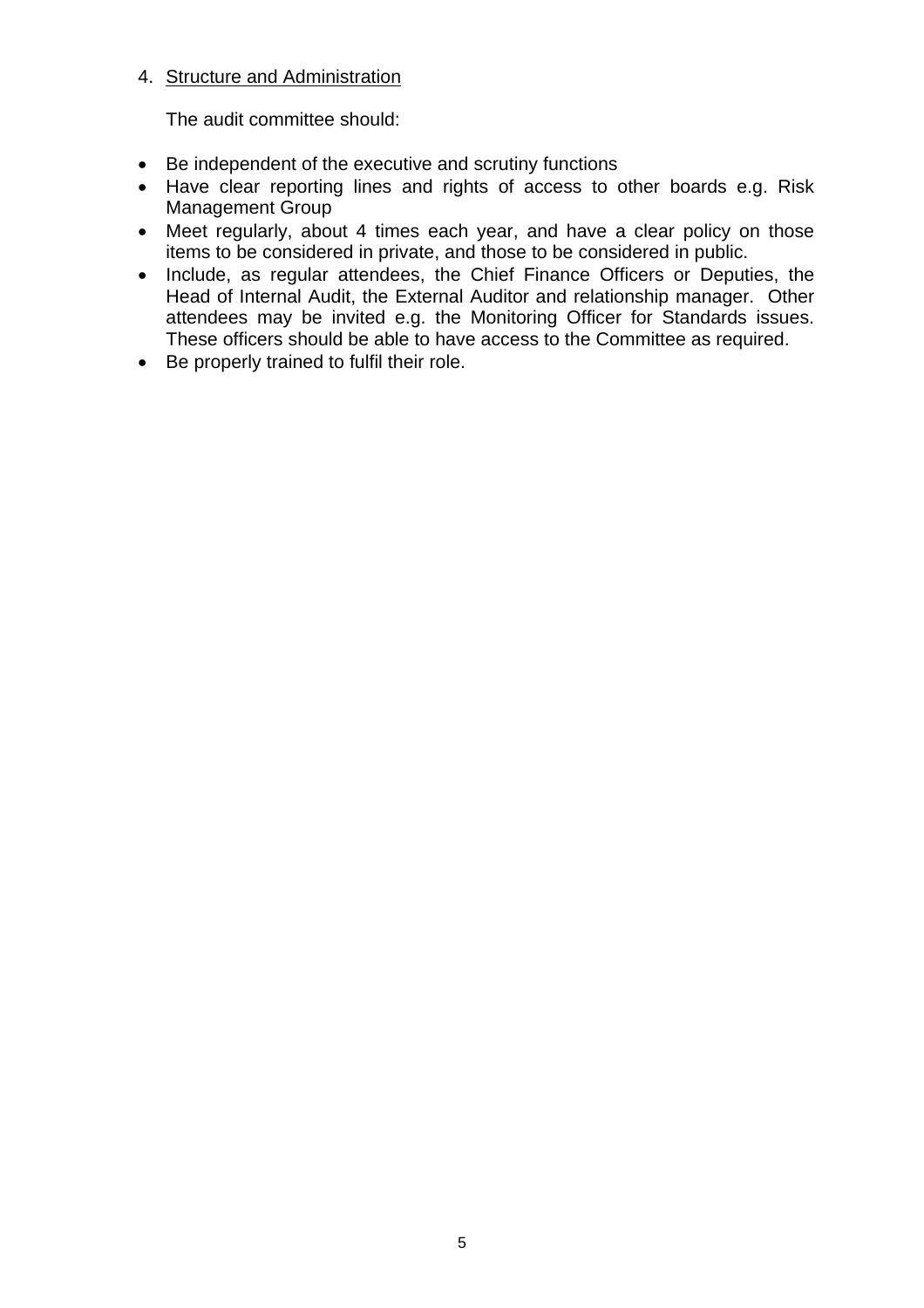## **APPENDIX B**

# **EXAMPLE PERSON SPECIFICATION**

| <b>Core Criteria</b>       | <b>How this is demonstrated</b>                                                                                                                                                                                                                                |
|----------------------------|----------------------------------------------------------------------------------------------------------------------------------------------------------------------------------------------------------------------------------------------------------------|
| Qualifications             | Graduate calibre or equivalent experience with a number of<br>years experience at Board level or equivalent                                                                                                                                                    |
| Experience                 | Professional experience in financial management, audit,<br>$\bullet$<br>assurance or related fields or recent experience of regulation<br>within the public or private sector.                                                                                 |
| Knowledge                  | Knowledge and experience of corporate management, risk<br>٠<br>management and corporate governance in public or private<br>sector organisations.<br>Knowledge of issues affecting the police sector both at a<br>national and local level.                     |
| <b>Skills</b>              | Excellent analytical skills with an ability to examine complex<br>٠<br>and detailed information to make sound evidence-based<br>recommendations and decisions.<br>Good interpersonal skills and a willingness to share views<br>and listen to those of others. |
| <b>Personal Attributes</b> | High standards of conduct and integrity and actively promote<br>inclusion and diversity.<br>Impartial, fair and objective.                                                                                                                                     |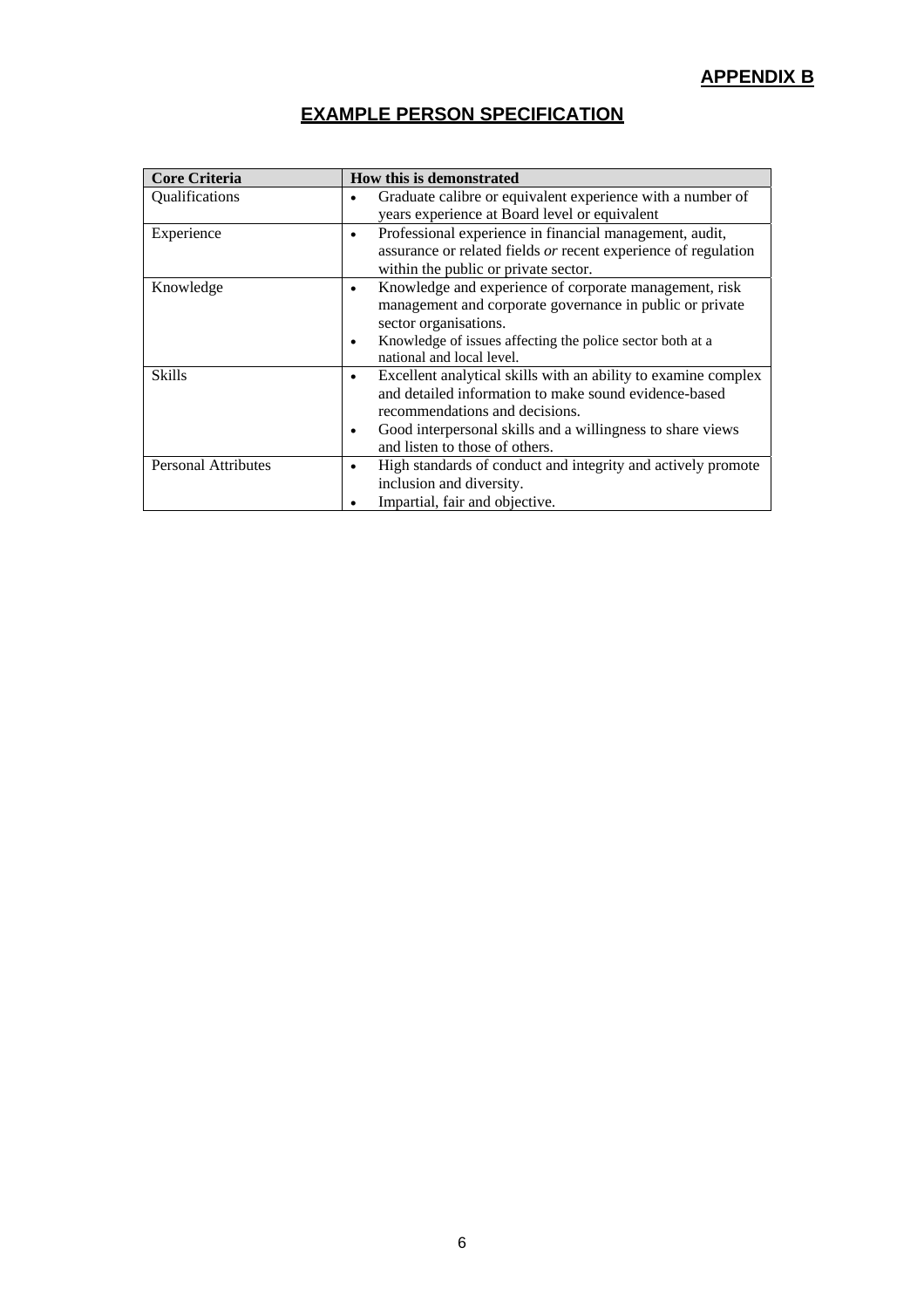# **Proposed Audit Committee Terms of Reference**

## **STATEMENT OF PURPOSE**

**To provide independent assurance on the adequacy of the risk management framework and the associated control environment, independent scrutiny of the organisation's financial and non-financial performance to the extent that it affects exposure to risk and weakens the control environment, and to oversee the financial reporting process.** 

#### **Internal Control and Governance Environment**

To support the PCC, Chief Constable and statutory officers in ensuring that effective governance are in place and functioning efficiently and effectively, and making any recommendations for improvement.

To review any issue referred to it by the statutory officers of the PCC and Chief Constable and make recommendations as appropriate

To consider and comment upon the Scheme of Consent.

To consider and comment upon any policy or strategy relating to sponsorship. To review the effectiveness of internal control systems and provide assurance regarding such systems.

To scrutinise the annual governance statements prior to publication.

To review and monitor the effectiveness of PCC and Chief Constable policies on fraud, irregularity and corruption, including "whistle blowing".

To consider and comment upon any policy or strategy regarding commissioning.

To consider and comment upon any proposals regarding the giving of grants. To ensure that an effective system of scrutiny of the Treasury Management Strategy and policies is in place.

To review and monitor items of novel, contentious or repercussive expenditure.

To commission assurance work (eg specialist advice or audit)

To review compliance with polices relating to declarations of interest, gifts and hospitality.

To consider and comment upon the assurance framework.

To review its own effectiveness on an annual basis

**Corporate Risk Management** 

To consider and comment upon the strategic risk management processes.

To provide assurance that organisational risks are being effectively managed. **Internal and External Audit** 

To consider the internal audit strategy and annual plan, and make recommendations as appropriate.

To consider the head of internal audit's annual report and opinion, and a summary of internal audit activity (actual and proposed) and the level of assurance it can give over corporate governance arrangements, and make recommendations as appropriate

To receive and review summaries of internal audit reports, and make recommendations as appropriate.

To consider a report from internal audit on agreed recommendations not implemented within a reasonable timescale and make recommendations as appropriate.

To review the effectiveness of internal audit.